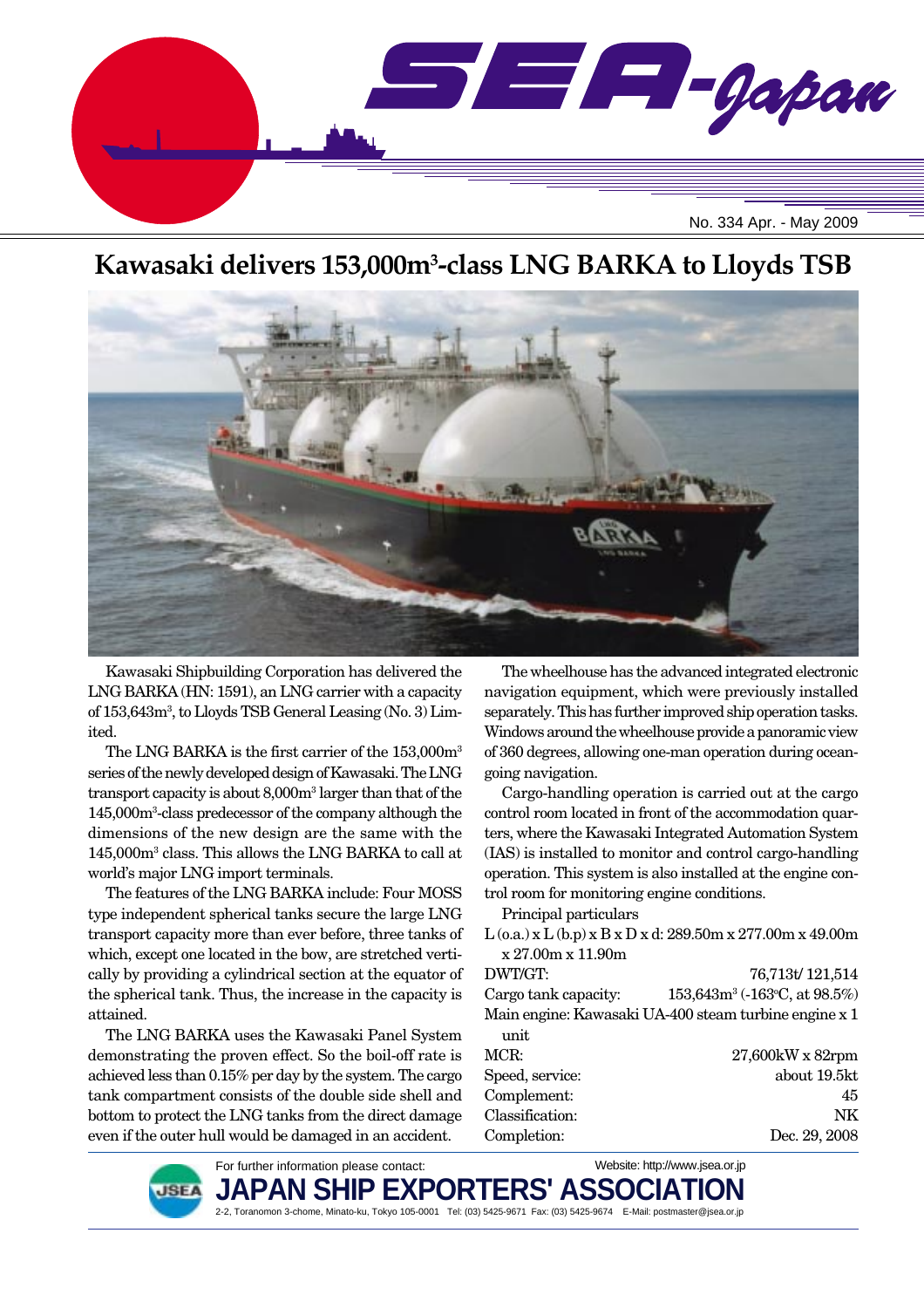## MHI completes environmentally friendly RO/RO type vehicle carrier, AURIGA LEADER, for NYK

Mitsubishi Heavy Industries, Ltd. (MHI) has completed construction of the roll-on/roll-off type vehicle carrier, AURIGA LEADER, with a car carrying capacity of approximately 6,400 passenger car equivalent for Nippon Yusen Kabushiki Kaisha (NYK Line) at the Kobe Shipyard & Machinery Works on Dec. 19, 2008.

The AURIGA LEADER is the most advanced and environmentally friendly car carrier incorporating the 40kW solar photovoltaic system and inverter control system for the main cooling sea water pump in order to reduce  $NO<sub>x</sub>$  and  $CO<sub>2</sub>$  emissions. 328 modules of solar panels are outfitted on the garage top deck and the generating capacity by photovoltaic system is the largest among existing vessels worldwide.

The new car carrier adopts a refined hull design below the water line and the wind pressure reducing design for the upper deck of the bow. The vessel has the double bottom construction for the bunker oil tanks, and this will reduce the risk of oil leakage from the tanks in the case of stranding.

A Mitsubishi UE engine with a SIP



lubrication system is adopted as the main engine, which features low fuel oil and lubrication oil consumption and low  $NO<sub>x</sub>$  emissions.



*40kW solar photovoltaic system arrangement on the garage top deck*

Principal particulars L (PP) x B x D: 192.00m x 32.26m x

34.52m Gross Tonnage: 60,213 Car carrying capacity: approximately 6,400 passenger cars (RT43 Type) Main engine: Mitsubishi-UE 7UEC60LSII (P/U) diesel x 1 unit

| Speed, service:                  | abt. 20.35kt  |
|----------------------------------|---------------|
| Complement:                      | 30            |
| Classification: NK NS*(RORO EQ C |               |
| V), $MNS^*(MO)$                  |               |
| Completion:                      | Dec. 19, 2008 |

## Universal completes Panamax type bulk carrier, KM MT.JADE

Universal Shipbuilding Corporation delivered an 81,000 DWT Bulk Carrier, KM MT.JADE to Kuang Ming (Liberia) Corp. at the Maizuru shipyard on October, 2008.

The Vessel is the 3rd vessel of the newly designed Panamax type bulk carrier and is brought the largest deadweight and cargo hold capacity within the restriction of the length overall for the Panamax type bulk carrier by various independent technology.

The bow shape, called the "Leadge-Bow", reduces the added wave resistance not only at the laden condition but also the ballast condition. The Leadge-Bow is newly developed and brought more superior performance at sea than "Ax-Bow", which more than 60 vessels have been provided with.

The Vessel has high propulsion ef-

ficiency and energy saving, equipped with the Surf-Bulb (Rudder fin with bulb) after the propeller and SSD (Super Stream Duct) in front of the propeller.

The vessel was designed to meet recent IMO rule, such as PMA (Permanent Means of Access) and forecastle deck.

Principal particulars

|                 | $L$ (o.a.) x $L$ (b.p.) x $B$ x $D$ x d: 225m x |
|-----------------|-------------------------------------------------|
|                 | 222m x 32.26m x 20m x 14.38m                    |
| DWT/GT:         | 81,487MT/42,707                                 |
|                 | Cargo Hold Capacity: 96,030m <sup>3</sup>       |
|                 | Main engine: MAN B&W 7S50MC-C                   |
| diesel x 1 unit |                                                 |
| Trial Speed:    | 16.0kt                                          |
| Complement:     | 25                                              |
| Classification: | <b>ABS</b>                                      |
| Completion:     | Oct. 31, 2008                                   |

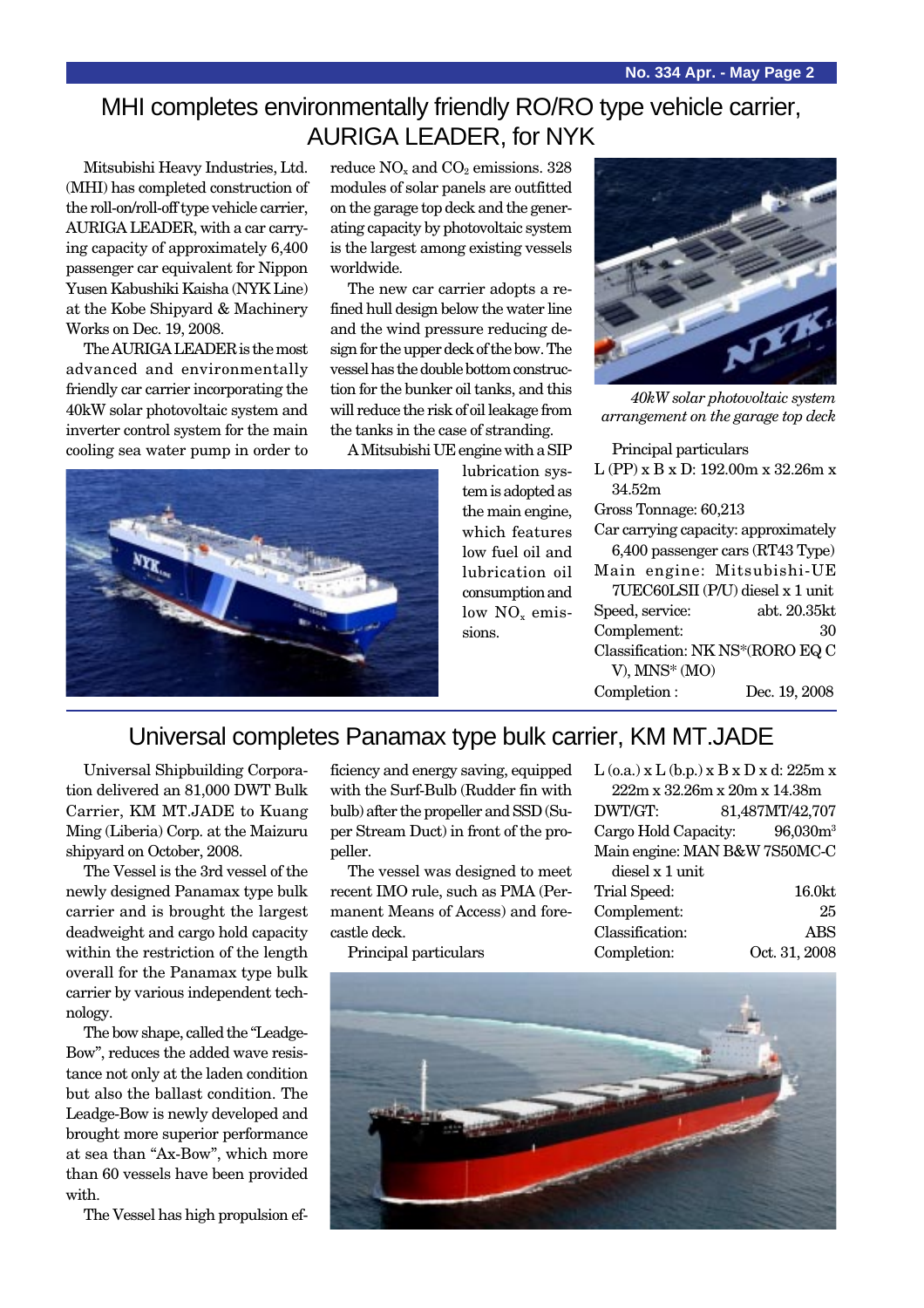## Imabari completes VLCC BRIGHT HARMONY for Southern Route Maritime

Imabari Shipbuilding Co., Ltd. completed construction of BRIGHT HARMONY (HN: 8064), a 309,774DWT crude oil carrier, for delivery to Southern Route Maritime, S.A. at the Saijo Shipyard on Feb. 5, 2009. The vessel has the maximum size to pass through the Strait of Malacca.

The vessel has permanent means of access, fuel oil tanks protected by double hull construction, and an energy saving device installed at the leading edge of the rudder. These installations contribute to safe, environment-friendly, and economical operation. The vessel is designed to improve safety and reliability and has the NK notation of PS-DA and PS-FA.

The vapor emission control system satisfying the USCG regulations and mooring fittings meeting the main OCIMF requirements are installed. Three cargo pumps are installed, and cross connections in the cargo oil pump room are arranged to enable any pump to take suction from and deliver to any line.

| Principal particulars |                    |
|-----------------------|--------------------|
| Length, o.a.:         | 332.99m            |
| Length, b.p.:         | 324.00m            |
| Breadth, mld.:        | 60.00m             |
| Depth, mld.:          | 29.00 <sub>m</sub> |
| Draught, mld.:        | 21.10m             |
|                       |                    |

| DWT:              | 309,774t                            |
|-------------------|-------------------------------------|
| GT:               | 160,226                             |
| Loading capacity: | 350,571m <sup>3</sup>               |
|                   | Main engine: Mitsui-MAN B&W         |
|                   | 8S80MC-C (Mark VII) diesel x 1 unit |
| MCR:              | 31,040kW x 76.0rpm                  |
| Speed, service:   | 16.2kt                              |
| Complement:       | 30                                  |
| Classification:   | NK                                  |
| Delivery:         | Feb. 5, 2009                        |



### IHIMU completes 302,107DWT double-hull VLCC, TAMBA

IHI Marine United Inc. delivered 302,107DWT double-hull VLCC, TAMBA, for Rafflesia Shipholding S.A. at its Kure Shipyard on Jan. 30, 2009.

TAMBA was developed to have maximum deadweight with maximum draft to pass the Straight of Malacca, and has the following features: Superior economical operation on worldwide trades, Persian Gulf-Far East trade with good cargo loading capacity at shallow draft condition, installation of common rail electronically-controlled DU-Sulzer 7RTflex84T-D high power engine, opti-



mized arrangement of cargo oil tanks, ballast tanks and other compartments, resulting in lower gross tonnage.

To realize good propulsion performance, economical operation and good maneuverability of the ship, IHIMU designed the ship with its technical/ engineering knowhow, CFD analysis, 3D-FEM ship model analysis, walkthrough simulation and apparatus installation simulation utilizing the CIM system "Ajisai," which IHIMU originally developed.

Principal particulars

| $L$ (o.a.) x $B$ x $D$ x d: 333.0m x 60.0m x |                    |  |
|----------------------------------------------|--------------------|--|
| 29.0m x 20.5m                                |                    |  |
| DWT/GT:                                      | 302,107t/159,927   |  |
| Main engine: DU-Sulzer 7RT-flex              |                    |  |
| 84T-D diesel x 1 unit                        |                    |  |
| MCR:                                         | 27,160kW x 74.0rpm |  |
| Speed, service:                              | 15.7 <sub>kt</sub> |  |
| Classification:                              | NK                 |  |
| Completion:                                  | Jan. 30, 2009      |  |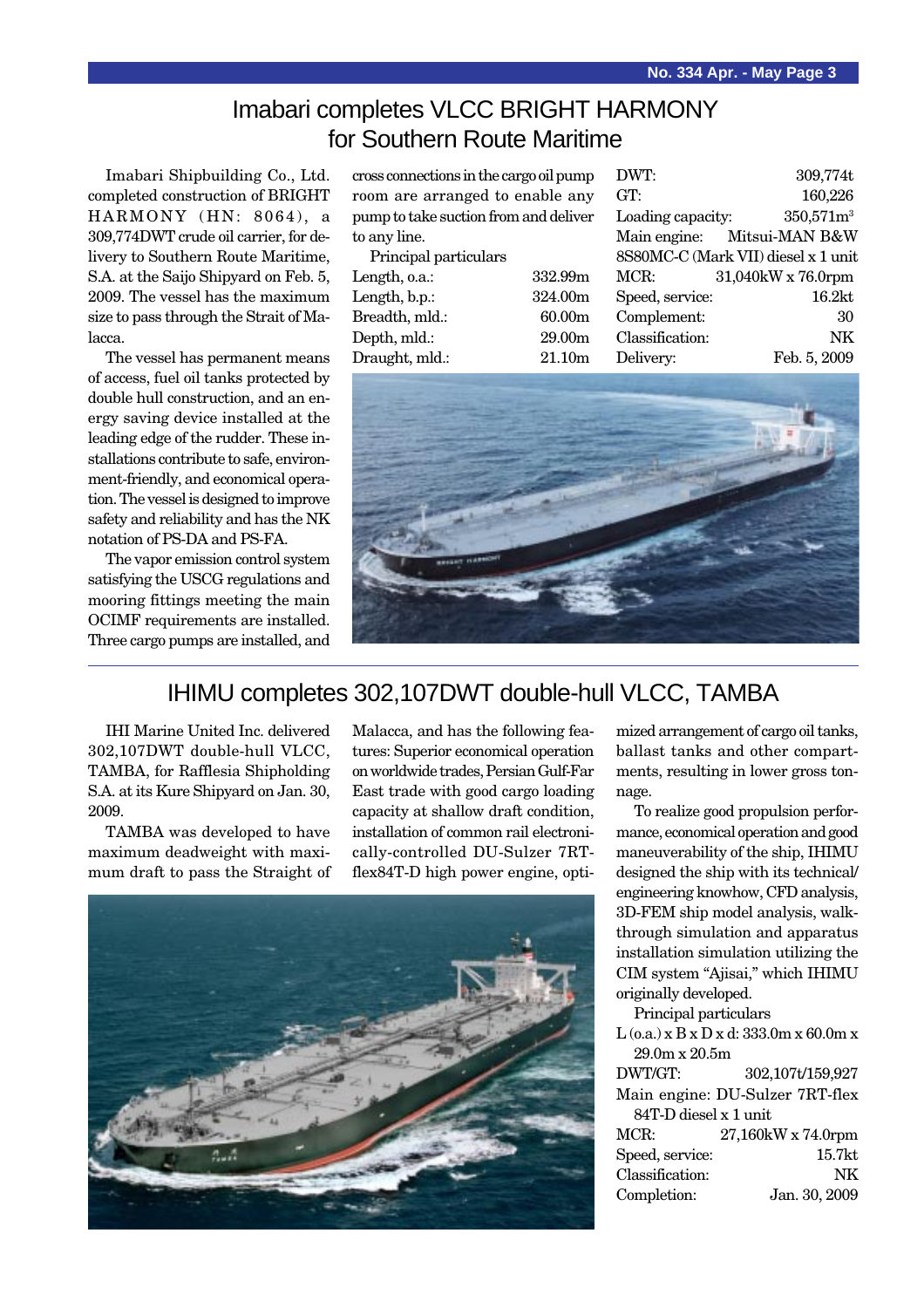### MES delivers double hull Malacca Doublemax VLCC TSUSHIMA

Mitsui Engineering & Shipbuilding Co., Ltd. (MES) completed the double hull VLCC, TSUSHIMA (HN: 1697), and delivered the vessel at the MES Chiba Works to Maybaru Shipping & Trading Pte Ltd on Dec. 16, 2008. The TSUSHIMA is the sixth ship in this series of Mitsui Malacca Doublemax VLCC with enhanced transport efficiency.

This ship has the biggest deadweight and cargo hold capacity of the Malaccamax type tanker(\*) and is able to efficiently transport crude oil with frequently loaded density. For ocean and global environmental preservation, the double hull system is applied not only to the ship's hull but also to the fuel oil tank of the ship. Furthermore, the newly developed MIPB-Wing is installed to improve the propulsion performance, such as navigation speed and fuel oil consumption. Effective arrangement of means of access required by SOLAS enables safety inspection in cargo oil tanks and water ballast tanks.

The other features are as follows: The fuel oil tank of this ship has a double hull construction. The ship has the newest bow form, stern hull form,



and high efficiency propeller. A turbo generating system is used to recover exhaust gas heat energy from the main engine. Fixed type inflammable gas detection system is installed to the ballast tank and pump room. Two sets of Differential Global Positioning System (DGPS), electronic chart display information system including track control system (ECDIS), and automatic ship identification system (AIS) are installed for better navigational planning and safety navigation.

Principal Particulars

 $L$  (o.a.) x  $L$  (b.p.) x  $B$  x  $D$  x d: 333.00m x 324.00m x 60.00m x 28.80m x 20.90m

| DWT/GT: |                         |                                 | 310,391t/160,116 |
|---------|-------------------------|---------------------------------|------------------|
|         |                         | Cargo tank capacity $(100\%)$ : |                  |
|         | 354,689.0m <sup>3</sup> |                                 |                  |
|         |                         |                                 |                  |

| Main Engine: MITSUI-MAN B&W |  |
|-----------------------------|--|
| 7S80MC-C diesel x 1 set     |  |

| MCR:            | 27,160kW x 76rpm |
|-----------------|------------------|
| Complement:     | 30               |
| Classification: | NK.              |
| Delivery:       | Dec. 16, 2008    |

Note (\*): Malaccamax Type Ship: Ship with maximum draft passable through Malacca Strait, Malaysia maximizing the deadweight tonnage (Most ships operated by Japanese ship owners have a maximum draft of 20.5 meters.)

### Kawasaki delivers VLCC, M. STAR, to Probe Shipping

Kawasaki Shipbuilding Corporation has delivered the 315,000DWT VLCC, M. STAR (HN: 1590), to the owner, Probe Shipping S.A., at the Kawasaki Sakaide Shipyard.

The vessel employing the newly developed hull design has the maximum loading capacity that is allowed to pass through the Strait of Malacca and can call at any of main crude oil import



terminals in Japan.

The bunker oil tanks of the vessel employ double hull construction like the cargo tanks for marine pollution prevention in an accident. The rudder bulb with fins (RBS-F) and highly efficient propeller are used for improved fuel saving.

Principal particulars

 $L$  (o.a.) x  $L$  (b.p.) x  $B$  x  $D$  x d: 333.00m x 324.00m x 60.00m x 29.00m x 21.029m

DWT/GT: 314,016t/160,292 Cargo tank capacity:  $351,580m<sup>3</sup>$ Main engine: Kawasaki MAN B&W 7S80MC-C diesel x 1 unit MCR: 27.160kW x 76rpm Speed, service: about 15.55kt

Complement: 32 Classification: NK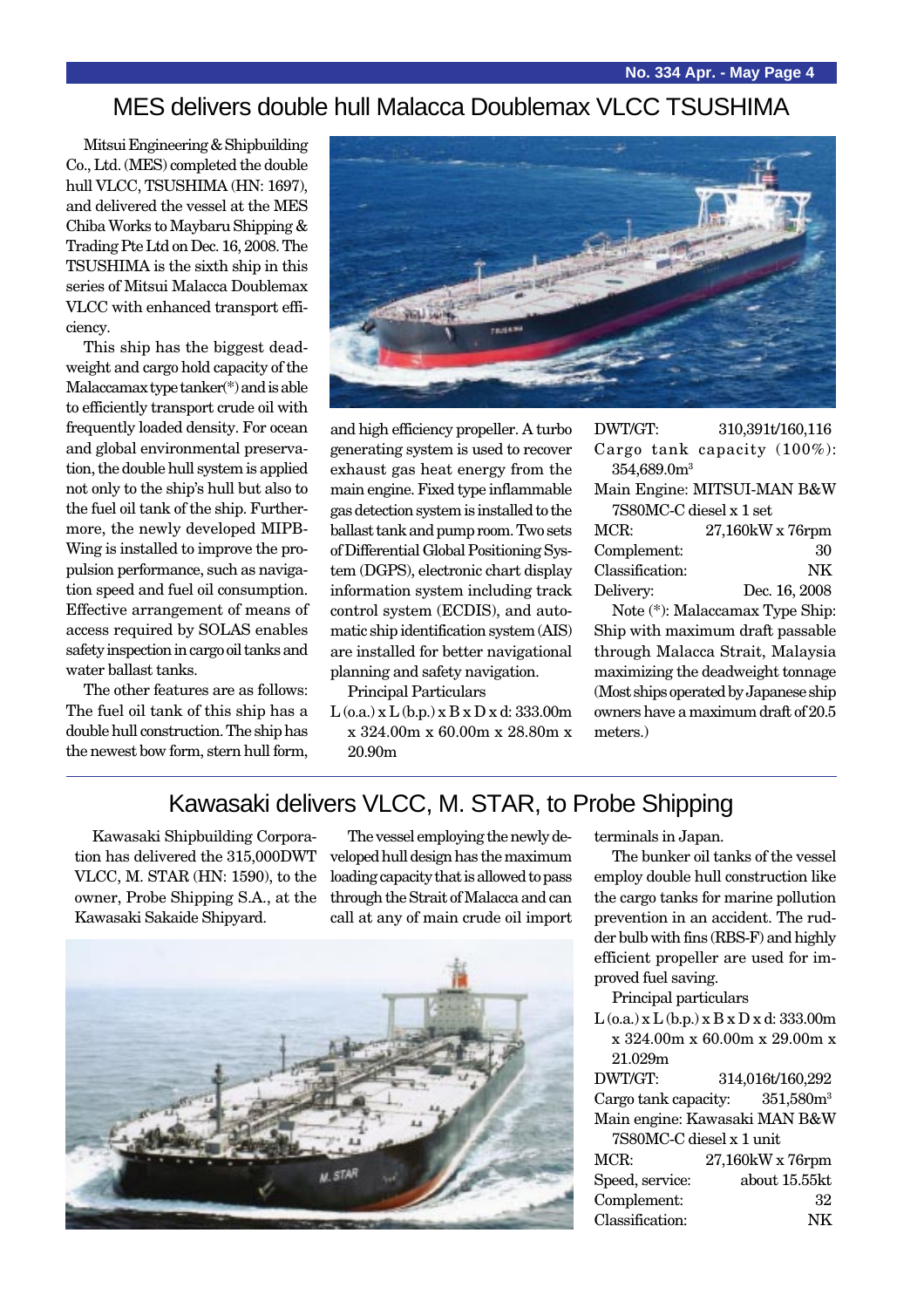### JSEA participates in NOR-SHIPPING 2009

The 22nd NOR-SHIPPING 2009 (The 22nd International Shipping Exhibition) will take place at the Lillestrom Exhibition Centre in Lillestrom for four days from June 9 through 12. This event is organized by the Norway Trade Fairs (NORGES

VAREMESSE) and sponsored by the Norwegian Shipowners' Association and organizations related to the maritime industry.

The Japan Ship Exporters' Association consisting of 12 Japanese shipbuilders will participate in the exhi-



bition with the financial support of The Nippon Foundation and in cooperation with The Shipbuilders' Association of Japan. JSEA will use a 240m2 exhibition area where Japanese shipbuilding technology will be presented. Particular ship hull forms and newly developed ship designs will be introduced with the liquid crystal display (LCD) system and other displays.

#### **Exhibitors:**

IHI Marine United Inc. Imabari Shipbuilding Co., Ltd. Kawasaki Shipbuilding Corporation Mitsubishi Heavy Industries, Ltd. Mitsui Engineering & Shipbuilding Co., Ltd.

Namura Shipbuilding Co., Ltd. Oshima Shipbuilding Co., Ltd. Sanoyas Hishino Meisho Corporation Sasebo Heavy Industries Co., Ltd. Shin Kurushima Dockyard Co., Ltd. Sumitomo Heavy Industries Marine

& Engineering Co., Ltd. Universal Shipbuilding Corporation

# "Shipbuilding and Marine Engineering in Japan 2009" issued

Shipbuilding and Marine Engineering in Japan 2009 has been published by the Japan Ship Exporters' Association (JSEA) with financial support from the Nippon Foundation (Chairman: Mr. Y. Sasakawa).

The publication (210mm wide x 285mm tall, four color and 64 pages) outlines the latest shipbuilding achievements, both ships and advanced technologies. The details of ships and shipbuilding technology are compiled in a CD-ROM for readers' convenience.

Major contents include new completion, new shipbuilding technology, navigation systems, energy-saving equipment and systems, main engines, software for shipbuilding rationalization, and building and repairing facilities, emphasizing technical features and R&D activities, which have been introduced in the last two years.